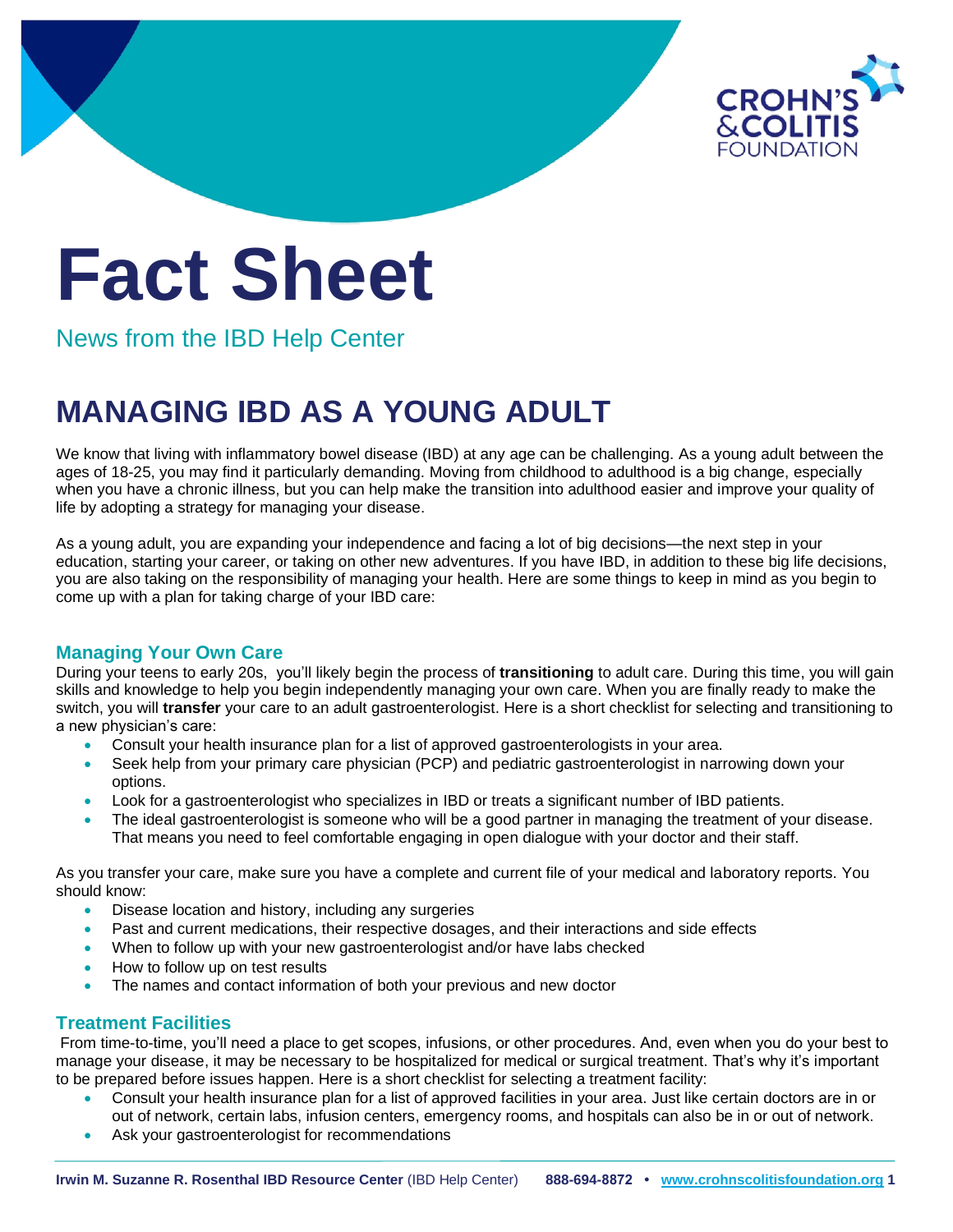- When selecting the facility, consider their geographic location and how far you are willing to travel for treatment.
- Look for a facility with a range of services, including the latest diagnostic and treatment technologies, clinical trials, an on-site pharmacy, and a full range of support services.

After receiving care, make sure you evaluate your experience. If it did not meet your expectations, seek a second opinion and consider a new location.

### **Disease Management**

In addition to finding a doctor and treatment facility covered by your insurance, here are a few tips to help you maintain a manage your disease:

**Medication:** Taking your medication as prescribed is one of the easiest ways to keep your disease symptoms under control and avoid flares. Establishing a routine and using personal reminders are two ways to ensure you take every dose. Consider reminders on a cell phone or using a pill box to help you stick to your medication schedule.

**Journals:** Keep a daily journal, including meals and activities, along with the **what**, **when**, and **where** for how you are feeling. Over time, patterns may emerge that help you and your healthcare team understand **why** flares happen and **how** to avoid them.

**Diet:** What you eat can have an impact on how you feel! There is no one diet that works for all patients with IBD. It's important to work with your healthcare team to find a diet that meets your nutritional and caloric needs, and helps keep your symptoms under control.

**Time Management:** Good stress management is often related to good time management. It is helpful to aim for a balanced scheduled and to make time to take care of your physical health.

# **Mind and Body**

We know that having IBD affects more than just your physical health—it can also have a profound impact on your mental health and emotional wellbeing. Recent research has demonstrated that, in addition to the toll of chronic symptoms, gastrointestinal inflammation can have a direct effect on the brain. In fact, patients with IBD are at an increased risk for developing depression, anxiety, social isolation, and altered self-image.

It is important that you monitor your emotional health and reach out for help when needed. Your mind and body impact each other—if you manage one and ignore the other, you likely will not be able to take care of either well. Here are some suggestions:

- **Join a support group:** Whether online or face-to-face, talking with others in the IBD community can help you cope with your disease. Support groups can provide a social network that has an intimate understanding for how difficult it can be to have IBD.
- **Make special accommodations:** Planning ahead can help alleviate some of the anxiety associated with IBD. You may choose to disclose your disease and needs to your college's disability services department, employer's human resources department, or others who can help formulate a plan for accommodating your needs. Please note that it is illegal for a potential or current employer to discriminate against you based on your disease. Be mindful when you share health information and know your rights.
- **Work with a professional:** When family and friends aren't enough to combat an emotional problem, seeking the help of a professional isn't a sign of weakness; rather it's one of personal insight and commitment to your health. Ask your healthcare provider for a mental health professional recommendation, or call your insurance company to see who in your area takes your insurance.

## **Health Insurance**

Between doctors' visits, labs, procedures, and medication, paying for your healthcare can be costly. It is important to know that:

- Under the Affordable Care Act, you are:
	- $\circ$  Protected from being denied insurance coverage based on pre-existing conditions, such as IBD.
	- $\circ$  Eligible for coverage under your parent's health insurance policy until you turn 26, regardless if you are married, a dependent, or a student. Be sure to check with your parent's employer or plan, since some states and plans have different rules.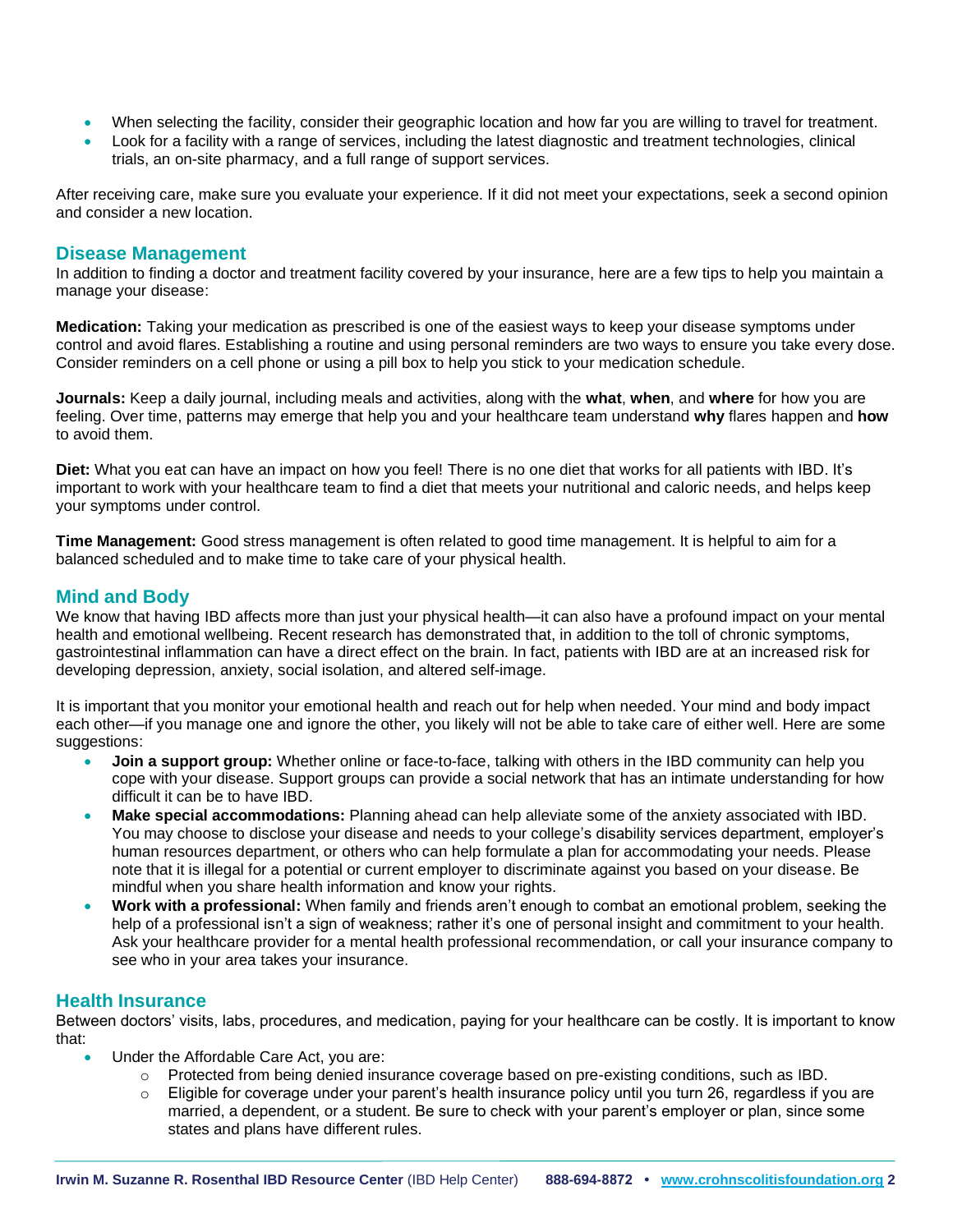- $\circ$  Eligible to purchase a plan through a health exchange if you do not have access to a group plan. Exchange plans may be pricey, but opting for a plan that meets all your needs far outweighs saving money on the front end.
- If you are a full-time college student and need to take a leave of absence or reduce your course load, you are protected by [Michelle's Law.](https://www.congress.gov/bill/110th-congress/house-bill/2851#:~:text=Michelle) Michelle's Law allows you to take up to 12 months medical leave of absence and/or reduce your course load to part-time. It also provides for continued medical insurance under your parent's policy.
- For young adults in the workforce, some employers offer a range of insurance plans. Be sure to evaluate your medical needs and select the one that meets them.
- Regardless of age, you may be eligible for Medicare, Medicaid and/or Social Security benefits.
- There are educational scholarships available to lighten the cost of medical care and tuition.

# **Educating Others**

Friends, colleagues, teachers, and anyone else with whom you interact may not understand IBD and may not know how to react. At these moments, you can help to educate others about the disease by sharing your story. While this may appear intimidating at first, connecting with others in your IBD community may help in the long term.

Here are some strategies for educating others about IBD:

- **Know your disease:** To educate others, it's best to make sure you have a good understand of IBD yourself. Familiarize yourself with information about your disease and know some resources you can share with others.
- **Rise above:** Recognize that everyone has a different comfort level when discussing IBD. Remember that inappropriate responses often stem from lack of knowledge or understanding, not necessarily hostility.
- **Honesty is the best policy:** Be truthful when discussing your experiences. The impact of words can be a powerful tool in breaking through to others. By doing so, you are changing your acquaintance's notion of IBD from an obscure disease to a personal one.

# **Social Settings**

Because of the unpredictable nature of IBD, it's common to avoid going out or to isolate yourself. Planning ahead and making smart decisions can help you be social, enjoy time with friends and family, and vastly improve your overall quality of life. Here are some situations for which a little planning can go a long way:

- **Alcohol and drugs:** Alcohol affects each patient differently. The abuse of alcohol or other drugs, either illicit or over the counter, can have damaging effects on your gastrointestinal tract, including your liver, and may interfere with your medications. Discuss with your healthcare provider whether it is safe for you to consume alcohol or over the counter drugs.
- **Smoking and vaping:** Tobacco use should be limited because of its potential for making your symptoms worse in Crohn's disease. The risks of tobacco use outweigh the benefits and can be damaging to your overall health. Tell your healthcare provider if you smoke and discuss options for smoking cessation.
- **Relationships and sexuality:** Young adults with IBD may experience negative body image, physical symptoms, complications, and side effects of medications which may affect their relationships. You can have a successful and rewarding relationship by sharing your concerns with your healthcare provider and being honest with your partner about your feelings and physical limitations.
- **Sports and exercise:** Being physically active is important, even though it might seem daunting when you are feeling unwell. From the maintenance of muscle mass to a healthy outlet for reducing stress, exercise can be a major contributor to your overall health. In addition, getting involved in organized sports is as much about the camaraderie and social benefits as it is about staying fit. Whatever physical activity you're involved in, consider alerting your team leader about your needs and scouting out bathrooms before practices and matches.
- **Traveling:** You can travel with IBD it might just take some planning. From locating physicians domestically or abroad, to getting through security with prescription medications, to avoiding traveler's diarrhea, compiling resources before you travel can help avoid inconvenience and emergency.

#### **Resources**

This fact sheet only begins to scratch the surface of managing IBD as a young adult. There are many resources available to you, from information on legal protections, to educational scholarships, to health insurance assistance programs. Below are some available resources.

#### **Foundation Resources**